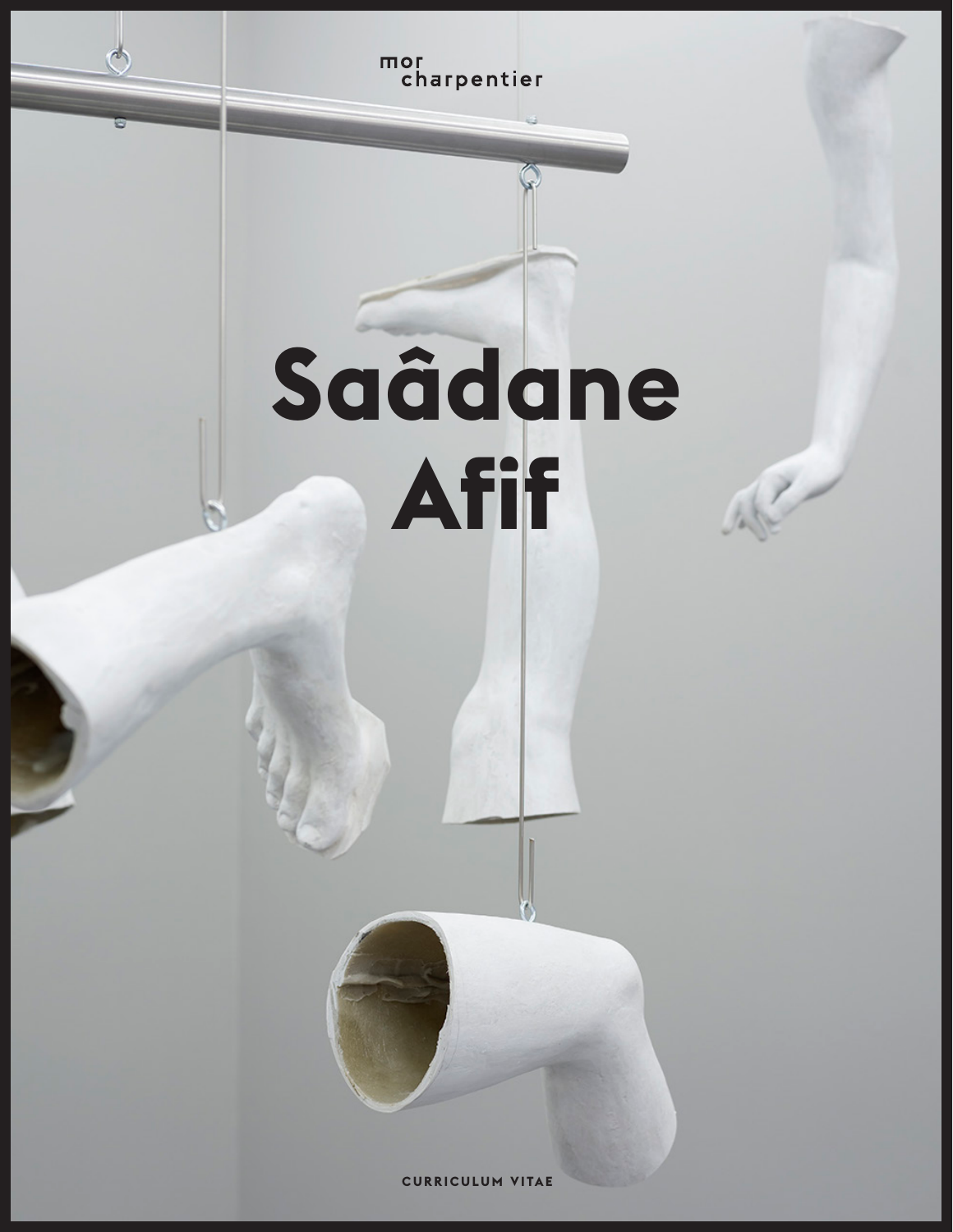b. 1970, Vendôme (France)

### **Selected Solo Exhibitions**

#### 2021

— *The Fountain Archives and Beyond 1917-2021*, Fundacio Antoni Tapies, Barcelona, Spain

#### 2019

- *The Fountain Archives*, Museo Jumex, Mexico City, Mexico
- *The Fairytale Recordings*, Lafayette Anticipations, Paris, France
- *Saâdane Afif. übertitel : das Heptaeder*, Mehdi Chouakri, Berlin, Germany

#### 2018

- *Musiques pour tuyauterie*, mor charpentier, Paris, France
- *Paroles*, Wiels Contemporary Art Centre, Brussels, Belgium
- *Saâdane Afif. This is Ornamental*, Kunsthalle Wien Karlsplatz, Vienna, Austria

#### 2017

- *GOODS*, Galerie Mehdi Chouakri, Berlin, Germany
- — *Ici.*, Leopold-Hoesch Museum, Düren, Germany
- *Là-bas.*, La Panacée, Montpellier, France
- *The Fountain Archives*, Centre Pompidou, Paris, France
- *The Fountain Archives*, NMNM, Monte Carlo, Monaco
- *The Fairytale Recordings*, FRAC Franche-Comté, Besançon, France

#### 2016

— *Quoi ? L'Eternité*, Atelier Hermès, Seoul, South Korea

#### 2015

- — *Das Ende der Welt*, Museum für Naturkunde, Berlin, Germany
- *The Fountain Archives*, Galerie Michèle Didier, Paris, France

#### $9014$

- *Là-bas.*, Berlin Biennale 8, Germany
- *Là-bas.*, Kunsthaus Glarus, Switzerland
- *Ici.*, Leopold-Hoesch Museum & Papiermuseum, Düren, Germany
- *From the collection: Saâdane Afif Technical Specifications, Room* 2, Kunstmuseum Liechtenstein, Vaduz, Liechtenstein
- *Affiches & Fontaines*, Xavier Hufkens, Brussels, Belgium

#### 2013

— *Blue Time, Blue Time, Blue Time...,* Institut d'Art Contemporain, Villeurbanne, France

#### 2012

- *Anthologie de l'humour noir*, Museum für Moderne Kunst MMK, Frankfurt, Germany
- *L'S Bells The Busker of the Gray Line*, Ludlow 38, Goethe Institute, New York, USA

#### 2011

- *The Fairytale Recordings*, RaebervonStenglin, Zurich, Switzerland
- *The Fairytale Recordings*, Schinkel Pavillon, Berlin, Germany

- *A Lecture, A Recording & Few Witnesses,* OPA, Guadalajara, Mexico
- *Anthologie de l'Humour Noir*, Espace 315, Centre Pompidou, Paris, France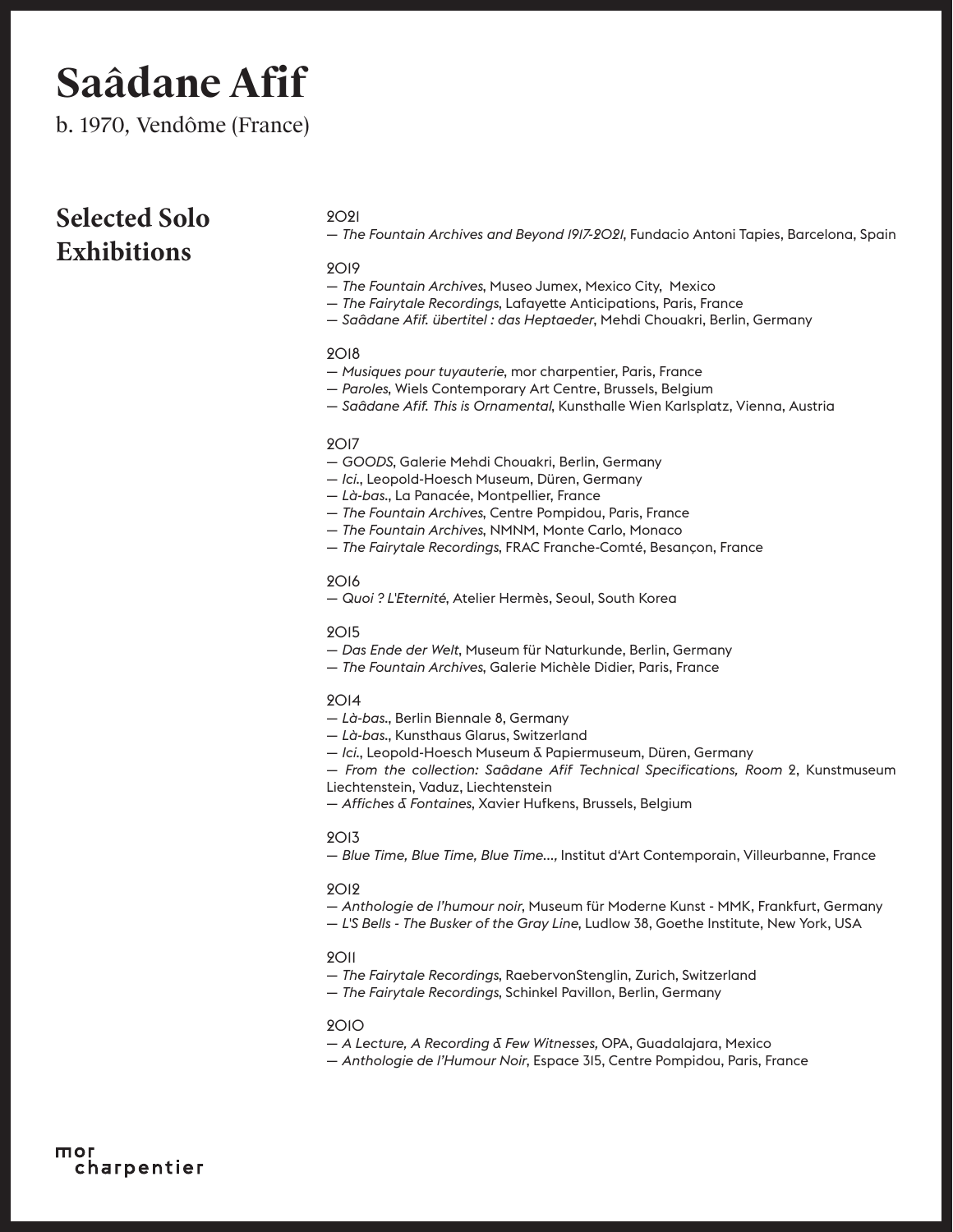b. 1970, Vendôme (France)

### **Selected Solo Exhibitions**

#### 2009

- *Feedback*, EACC, Espai d'Art Contemporani de Castelló, Valencia, Spain
- *Variétés*, Galerie Mehdi Chouakri, Berlin, Germany
- *Vice de Forme : In Search of Melodies*, Galerie Michel Rein, Paris, France

#### 2008

- *Technical Specifications*, Witte de With, Rotterdam, The Netherlands
- *One*, FRAC Pays de la Loire, Carquefou, France
- *Two..*., FRAC Basse-Normandie, Caen, France

#### 2007

- *58:22 & Some Words*, Galerie Mehdi Chouakri, Berlin, Germany
- *Blue Time vs Suspense*, Xavier Hufkens, Brussels, Belgium

#### 2006

- — *Power Chords/9 pièces réduites*, Fondation Prince Pierre, Monaco
- — *Power Chords*, Cité de la Musique, Paris, France
- — *La Répétition*, Galleria Maze, Turin, Italy

#### 2005

- *Lyrics*, Palais de Tokyo, Paris, France
- *Hors-catégorie*, Galerie Michel Rein, Paris, France
- *One Million BPM*, Cimaise et portique, Albi, France

#### 2004

- *Prospectif*, Le Hall, Galerie de l'Ecole des Beaux-Arts de Lyon, France
- *Melancholic Beat*, Museum Folkwang, Essen, Germany

#### 2003

— *Memory Lost*, Villa Arson, Nice, France

#### 2002

— *... et n'importe quoi*, Galerie Michel Rein, Paris, France

- *Mise à flot*, Le Creux de l'Enfer, Thiers, France
- *Poetic Lambda*, FRAC Champagne-Ardennes, Reims, France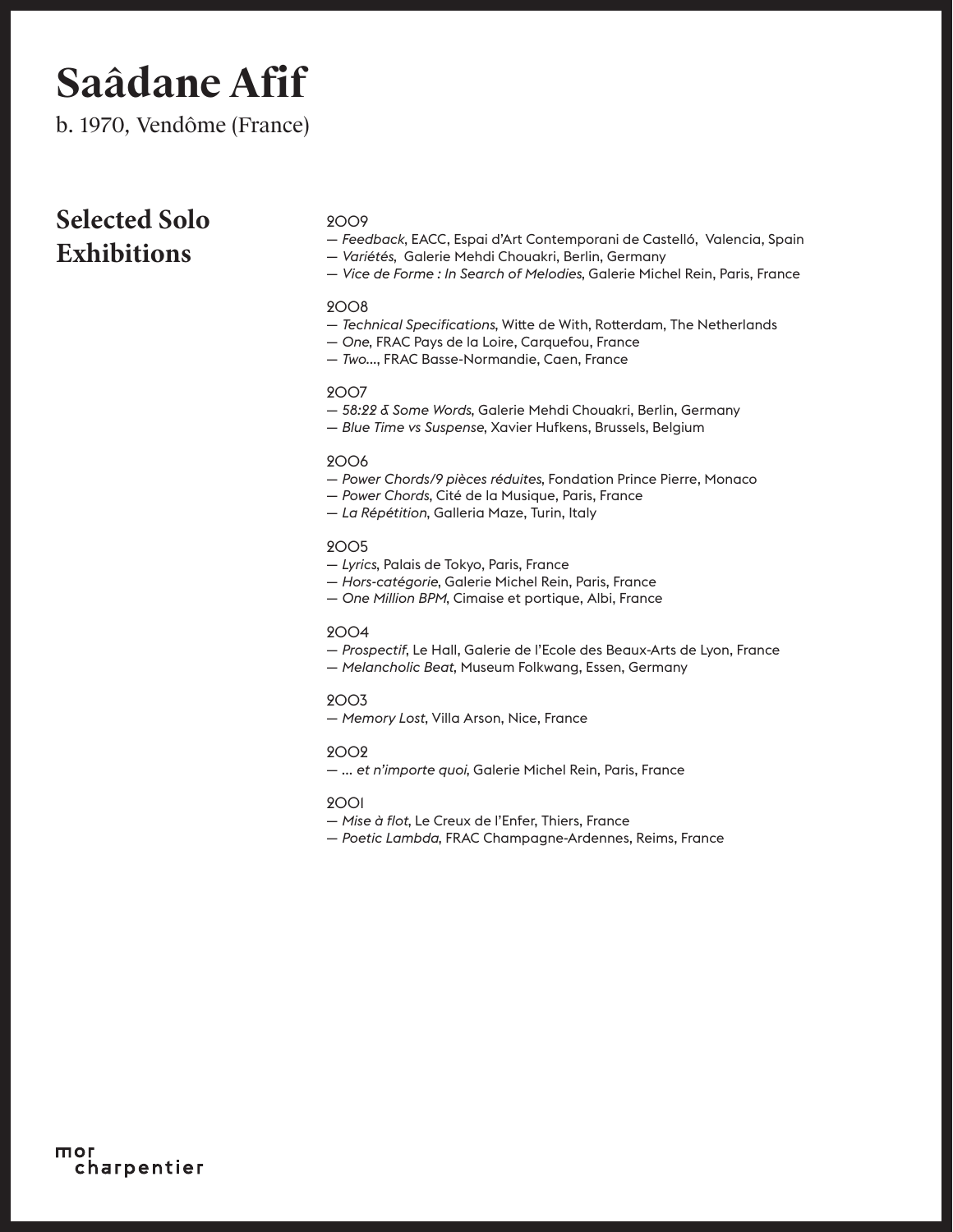b. 1970, Vendôme (France)

### **Selected Group Exhibitions**

#### 2021

— *Beaufort 21,* Triennale de Beaufort, Belgium

— *Resisting Bodies*, mor charpentier, Paris, France

#### 2020

— *This is not a love song. Interfaces between pop music and visual arts*, Fernán Gómez Centro Cultural de la Villa, Madrid, Spain

— *Sound Eclipse*, mor charpentier, Paris, France

— *Schaulust*, Sammlung Hoffmann, Berlin, Germany

#### $9019$

— *20 Years*, Sommer Contemporary Art, Tel Aviv, Israel

— *You : Oeuvres de la collection Lafayette Anticipations*, Musée d'Art Moderne de la Ville de Paris, France

— *What Remains is What the Poets Found*, PS120, Berlin, Germany

— *A Bauhaus Project*, Galerie Mehdi Chouakri, Berlin, Germany

— *Paris-Londres, Music Migrations (1962-1989)*, Musée de l'Histoire de l'Immigration - Palais de la Porte Dorée, Paris, France

— *The Dream of the Livrary,* Museum für Gegenwartskunst Siegen, Germany

— *Inspiration Masterpiece*, Museum Villa Rot, Burgrieden, Germany

— *Concrete Contemporary, Now is always also a little of yesterday and tomorrow*, Museum Haus Konstruktiv, Zurich, Switzerland

— *Les Vestiges du Jour*, mor charpentier, Paris, France

— *Effets secondaires*, Centre Européen d'Actions Artistiques Contemporaines, Strasbourg, France

#### 2018

— *Do I contradict myself? Very well then I contradict myself, (I am large, I contain multitudes)*, FRAC Champagne-Ardenne, Reims, France

— *RE-SET*, Museum Tinguely, Basel, Switzerland

— *The Reservoir of Modernism*, Kunstmuseum Liechtenstein, Vaduz, Liechtenstein

#### 2017

— *PERFORMANCE! Une exposition du 40ème anniversaire du Centre Pompidou*,

- Le Tripostal, Lille, France
- *Off the Marble Cliffs*, Galerie KWADRAT, Berlin, Germany
- *Oh les Beaux Jours*, Centre Culturel d'Ottignies-Louvain-la-Neuve, Belgium
- *Nischenhain*, Simultanhalle Cologne, Cologne, Germany
- *Posters*, FRAC Normandie Rouen, Sotteville-lès-Rouen, France
- *Variable Dimensions*, MAAT, Lisbon, Portugal
- *Wagstaff's*, Mostyn Cymru, Llandudno, Wales
- *In the Carpet*, ifa-Galerie, Berlin, Germany
- *Marcel Duchamp, Fountain: An Homage*, Francis Naumann Fine Art, New York, USA
- *Le son entre,* FRAC Nord-Pas-de-Calais, Dunkerque, France

#### 2016

— *SCORES : Musical Works by Visual Artists*, Hamburger Bahnhof, Berlin, Germany

**—** *Der Duchamp-Effekt. Readymade. Werke aus der Daimler Art Collection*, Kunsthalle Göppingen, Göppingen, Germany

— *New display of the permanent collection*, MMK Museum für Moderne Kunst, Frankfurtam-Main, Germany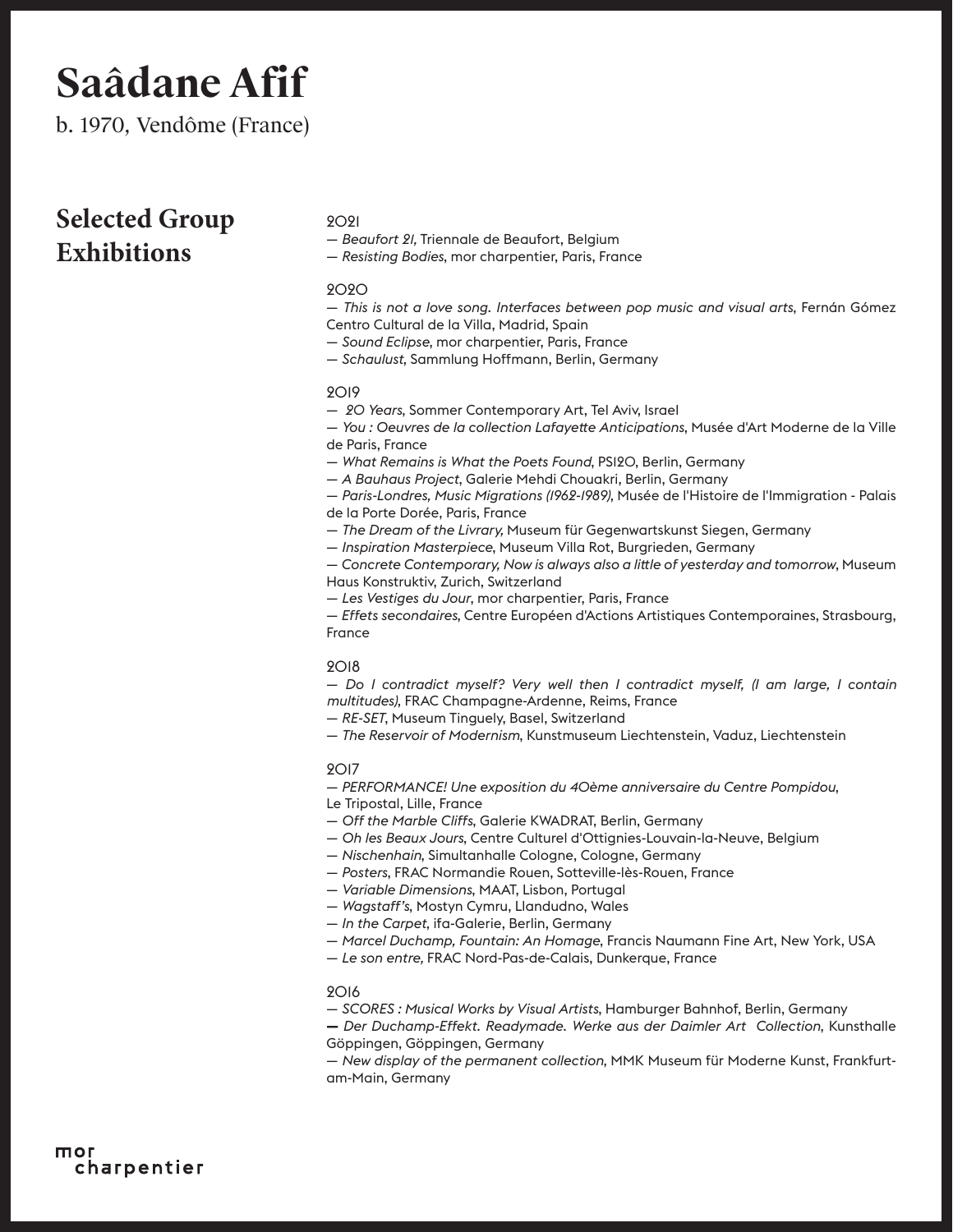b. 1970, Vendôme (France)

### **Selected Group Exhibitions**

- *Gestures and Archives of the Present, Genealogies of the Future*, Taipei Biennial, Taiwan
- *In Retrospect: Good & Plenty*, Galerie Mehdi Chouakri, Berlin, Germany
- *L'esprit du Bauhaus, l'objet en question*, Musée des Arts décoratifs, Paris, France
- *Les Possédés Chapitre 2*, Friche la Belle de Mai, Marseille, France
- *Top Hundred*, Museo Marino Marini, Florence, Italy
- *Mount Moon Takes Monte Carlo*, Nuit Blanche, Monaco
- *A-Z. The Marzona Collection, #9/9 YZ*, Hamburger Bahnhof, Berlin, Germany
- *Daniel Buren: A Fresco*, Bozar, Brussels, Belgium
- *An Idea of Stolen Time (pieces for piano or next to it)*, Schinkel Pavillon, Berlin, Germany

#### 2015

- *Political Populism*, Kunsthalle Wien, Vienna, Austria
- *All the World's Future*s, 56th Venice Biennale, Italy

— *Tokyo Art Meeting (VI) - Sensing the Cultural Magma of the Metropolis*, Museum of Contemporary Art Tokyo (MOT), Japan

- *Threads: Fantasmagoria about Distance*, 10th Kaunas Biennial, Lithuania
- *Prix Meurice pour l'Art Contemporain*, Paris, France
- *6th Moscow Biennale of Contemporary Art*, VDNKh Pavilion #1, Moscow, Russia
- *Appearance & Essence Biennale*, Timisoara, Romania
- *Carrefour / Meeting Point. The Marrakech Biennale and beyond*, IFA, Berlin, Germany
- ABC, Berlin, Germany
- *Appearance & Essence Biennale*, Timisoara, Romania

— *Individual Stories. Collecting as portrait and Methodology*, Kunsthalle Wien, Vienna, Austria

- *Do Disturb!*, Palais de Tokyo, Paris, France
- *Invitation au voyage, 15 ans Prix Marcel Duchamp*, La Centrale, Brussels, Belgium
- *Atopolis*, Mons European Capital of Culture 2015, Mons, Belgium

— *Of the few things we do, the only one we really do is to imagine what we will do,* Meyer Rieger, Karlsruhe, Germany

#### 2014

— *Blue Times*, Kunsthalle Wien, Vienna, Austria

— *Toutes Directions - Le Prix Marcel Duchamp*, Wilhelm-Hack-Museum, Ludwigshafen, Germany

— *Une histoire, art, architecture et design, des années 80 à aujourd'hui,* Centre Pompidou, Paris, France

- *Pop-up*, 3th floor Tour-Panorama, Friche Belle de Mai, Marseille, France
- *Where are we now?*, Marrakech Biennale, Morocco
- *The Crime Was Almost Perfect*, Witte de With, Rotterdam, The Netherlands

#### 2013

— *De belles sculptures contemporaines. Oeuvres de la collection du FRAC Pays de la Loire*, Carquefou, France

- *Le Futur commence ici*, FRAC Nord-Pas-de-Calais, Dunkerque, France
- *Parallel. Vienna 2013*, Altes Telegrafenamt, Vienna, Austria
- —*UTOPIA*, Senatsreservenspeicher, Berlin, Germany
- *Walkie Talkie*, Galerie Michel Rein, Paris, France
- *The Present Order is the Disorder of the Future*, Museum Kurhaus Kleve, Germany

— *Komplexraum#6. Hervé Humbert und Saâdane Afif, Jean-Pascal Flavien, Jerszy Seymour,* General Public, Berlin, Germany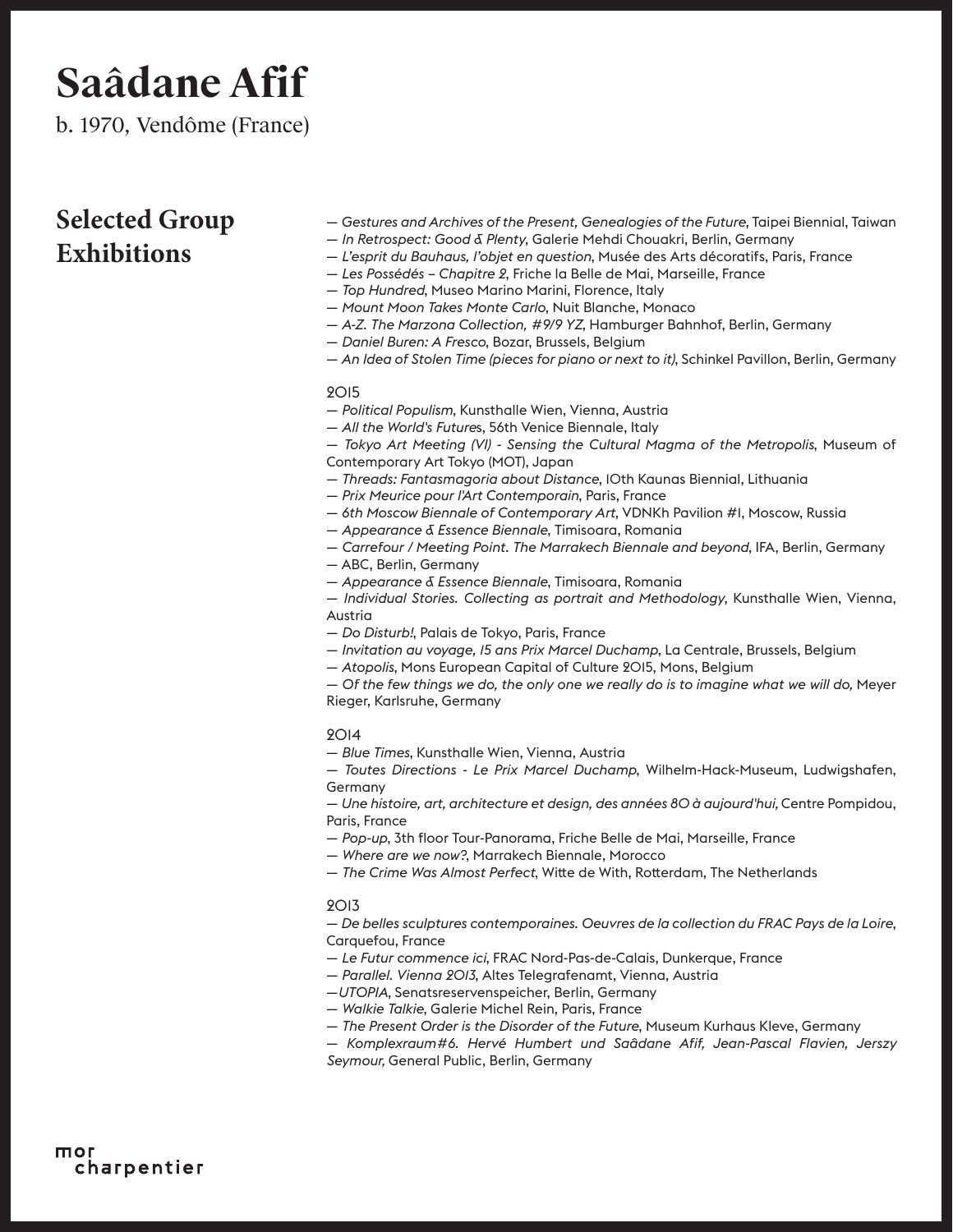b. 1970, Vendôme (France)

### **Selected Group Exhibitions**

— *Dynamo - Un siècle de lumière et de mouvement dans l'art*, Galeries nationales du Grand Palais, Paris, France

— *Héritages*, Sharjah Biennial 11, United Arab Emirates

— *Novecento mai visto. Highlights from the Daimler Art Collection. From Albers to Warhol to (now)*, Museo di Santa Giulia, Brescia, Italy

#### 2012

— *Suddenly, Last Year*, Palais de Tokyo, Paris, France

— *Made in Germany 2 - International Art in Germany,* Sprengel Museum, Hannover, Germany

- *Beyond Words*, GAK Gesellschaft für Aktuelle Kunst, Bremen, Germany
- *The Poster Show*, Carlier Gebauer, Berlin, Germany
- *Vorführraum,* Kunsthalle Bielefeld, Germany
- *Neon Who's afraid of red yellow and blue?*, La Maison Rouge, Paris, France
- *Art and the City* (Public Space Project), Zurich, Switzerland
- *Fremde Überall Die Sammlung Pomeranz*, Jüdisches Museum, Vienna, Austria
- *Reflecting on Reflection*, Galeri Mana, Istanbul, Turkey

#### 2011

— *French Window: Contemporary French Art Scene / Seen through the Marcel Duchamp Prize,* Mori Art Museum, Tokyo, Japan

- *Echoes*, Unisson, Centre Culturel Suisse, Paris, France
- *Sur un piédestal*, Galerie 1900-2000, Paris, France
- *Performing the Document*, Galerie Traversée, Munich, Germany
- *Lumière noire. Neue Kunst aus Frankreich*, Staatliche Kunsthalle Karlsruhe, Germany
- *Die phantastischen Vier Zürich konkret*, Museum Haus Konstruktiv, Zurich, Switzerland
- *Là oú se fait notre histoire,* FRAC Corse, Corte, France

— *Berlin 2000-2011 – Playing among the ruin*s, Museum of Contemporary Art Tokyo, Tokyo, Japan

— *Meeting Points 6: Locus Agonistess - Practices and Logics of the Civic*, Argos, Brussels, **Belgium** 

— *Meeting Points 6: Locus Agonistess - Practices and Logics of the Civi*c, Beirut Art Center, Beirut, Lebanon

- *Until it makes sense*, Kadist Art Foundation, Paris, France
- *Collector*, Lille 3000, Lille, France
- *Inquiétantes étrangetés*, Musée des Beaux-Arts de Nantes, France

- *Ins Blickfeld gerückt*, Institut Français de Berlin, Berlin, Germany
- *Radical Postures*, FDC SATELLITE, Brussels, Belgium
- *Perpetual Battles*, Baibakov Art Projects, Moscow, Russia
- *Morality*, Witte de With, Rotterdam, The Netherlands
- *The Moon is an Arrant Thief*, The David Roberts Art Foundation, London, United Kingdom
- — *Seconde Main*, Musée d'Art Moderne de la Ville de Paris, France
- *La Carte d'après Nature*, NMNM, Monte Carlo, Monaco
- *Let's Dance*, MAC/VAL Vitry-Sur-Seine, France
- *De Leur Temps 3, 10 ans du Prix Marcel Duchamp*, Musée d'Art moderne et contemporain
- de Strasbourg et FRAC Alsace, Sélestat, France
- *The Art of Camouflage*, Cardi Black Box, Milano, Italy
- *Diagonales*, Palais du Tau / FRAC Champagne-Ardenne, Reims, France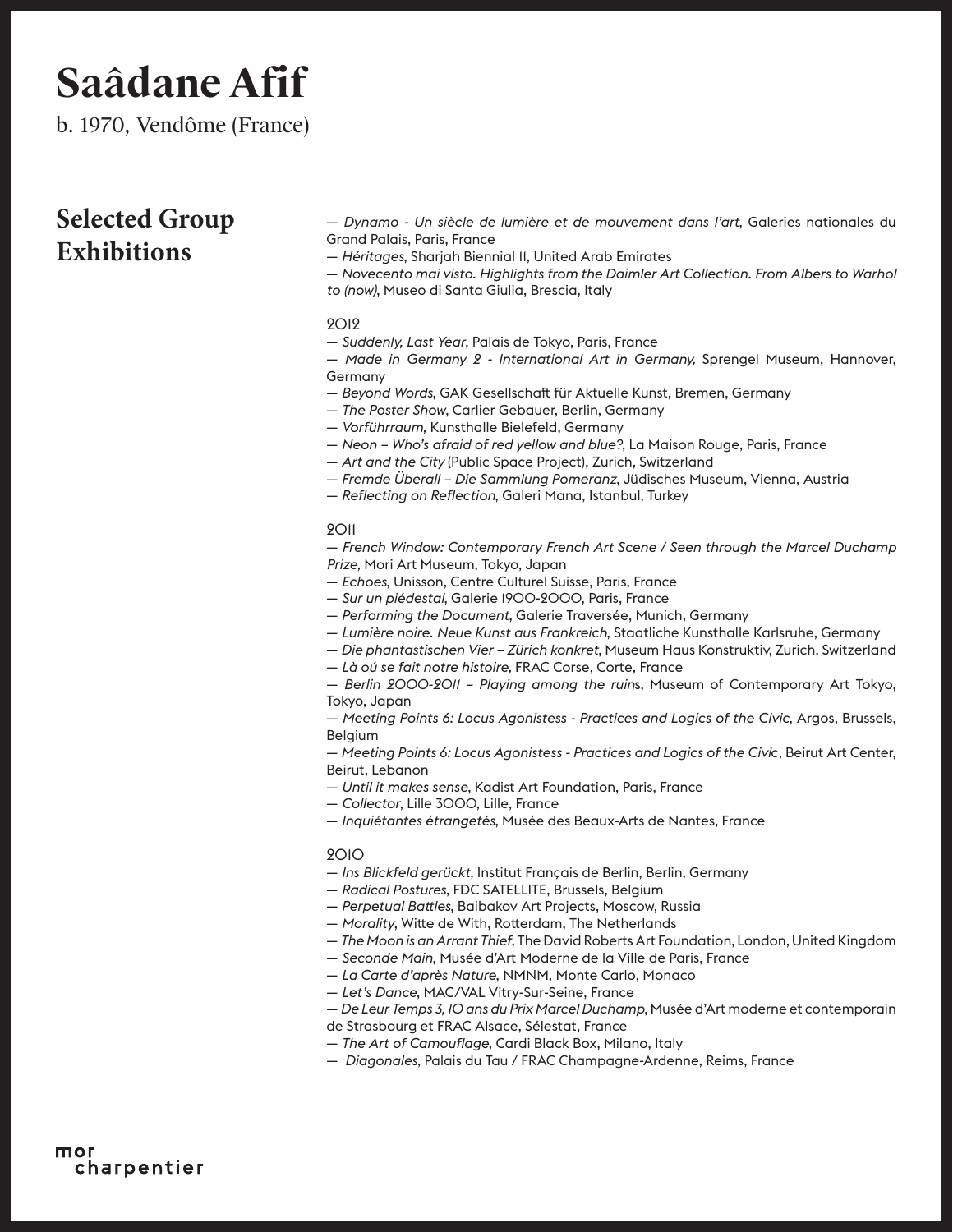b. 1970, Vendôme (France)

### **Selected Group Exhibitions**

— *Les Justes, La relation de confiance à l'image, à la lumière de la fable*, Hôtel Fontfreyde, Clermont-Ferrand, France

- *Act VII : of facts and fables*, Witte de With, Rotterdam, The Netherlands
- *Prendre la porte et faire le mur*, FRAC Provence Alpes Côte d'Azur, Marseille, France

#### 2009

- *Zweckgemeinschafft*, MICAMOCA, Berlin, Germany
- *Concours de monuments*, Le Dojo, Nice, France
- *Im kleinen Wald von Meudon*, Rigaerstrasse 69, Berlin, Germany
- *Kunst und Pop Musik*, Kunsthaus Graz, Austria
- *Le travail de la rivière*, CREDAC, Ivry sur Seine, France

— *Itinéraire bis*, FRAC Provence Alpes Côte d'Azur Hors les Murs, Musée Gassendi, Digneles-Bains, France

#### 2008

- *Antidote 4,* Galerie des Galeries Lafayette, Paris, France
- *Library*, Open Office, Berlin, Germany
- *Bucoliques,* Abbaye du Valasse, Gruchet-le-Valasse, France
- *Hantologie Contemporaine*, FRAC Ile de France, Parc culturel de Rentilly, France
- *Ready Made Part II,* Yvon Lambert, New York, USA
- *Pop! goes the weasel*, Badischer Kunstverein, Karlsruhe, Germany
- *Mondo e Terra,* Musée d'Art de Nuoro, Sardinia, Italy
- *Past Forward*, 176 Project Space, London, UK

— *Archéologies du présent - Collection FRAC Centre*, Musée d'Argentomagus, Les Mersans, France

#### 2007

- *French Kissing in the USA*, The Moore Space, Miami, USA
- *Learn to Read*, Tate Modern, London, UK
- *Cosmic Dreams,* Centre Cultural Andrtx, Majorca, Spain
- *Daniel Buren invite...*, Domaine Pommery, Reims, France
- *Rouge Baiser,* FRAC Pays de la Loire, Carquefou, France
- *Accords Excentrique*s, BPS22, Charleroi, Belgium
- *La Boum*, Layr Wuestehagen Contemporary, Vienna, Austria
- *Documenta XII*, Kassel, Germany
- *Expats & Clandestines,* WIELS, Brussels, Belgium
- *Airs de Paris,* Centre Pompidou, Paris, France
- *Half Square, Half Crazy / A demi carré, à demi fou*, Villa Arson, Nice, France

#### 2006

— *Midnight Walkers,* CREDAC, Ivry sur Seine, France / Kunsthaus Baseland, Basel, Switzerland— *Notre Histoire,* Palais de Tokyo, Paris, France

- *Good Vibrations*, Palazzo delle Papesse, Siena, Italy
- *Anti-dote*, Galerie des Galeries Lafayette, Paris, France
- *Unité*, Paris Calling, Turner Contemporary, Margate, UK
- *Busan Biennial,* Busan, South Korea
- *Collection 05,* IAC Villeurbanne, France
- *... d'où l'écoute prend forme*, Centre d'art Passerelle, Brest, France
- *Expérience Pommery #4,* Domaine Pommery, Reims, France
- *Intérieur jour l'objet entre art et design dans la collection du FRAC Ile de France*, Centre des Arts, Enghien-les-Bains, France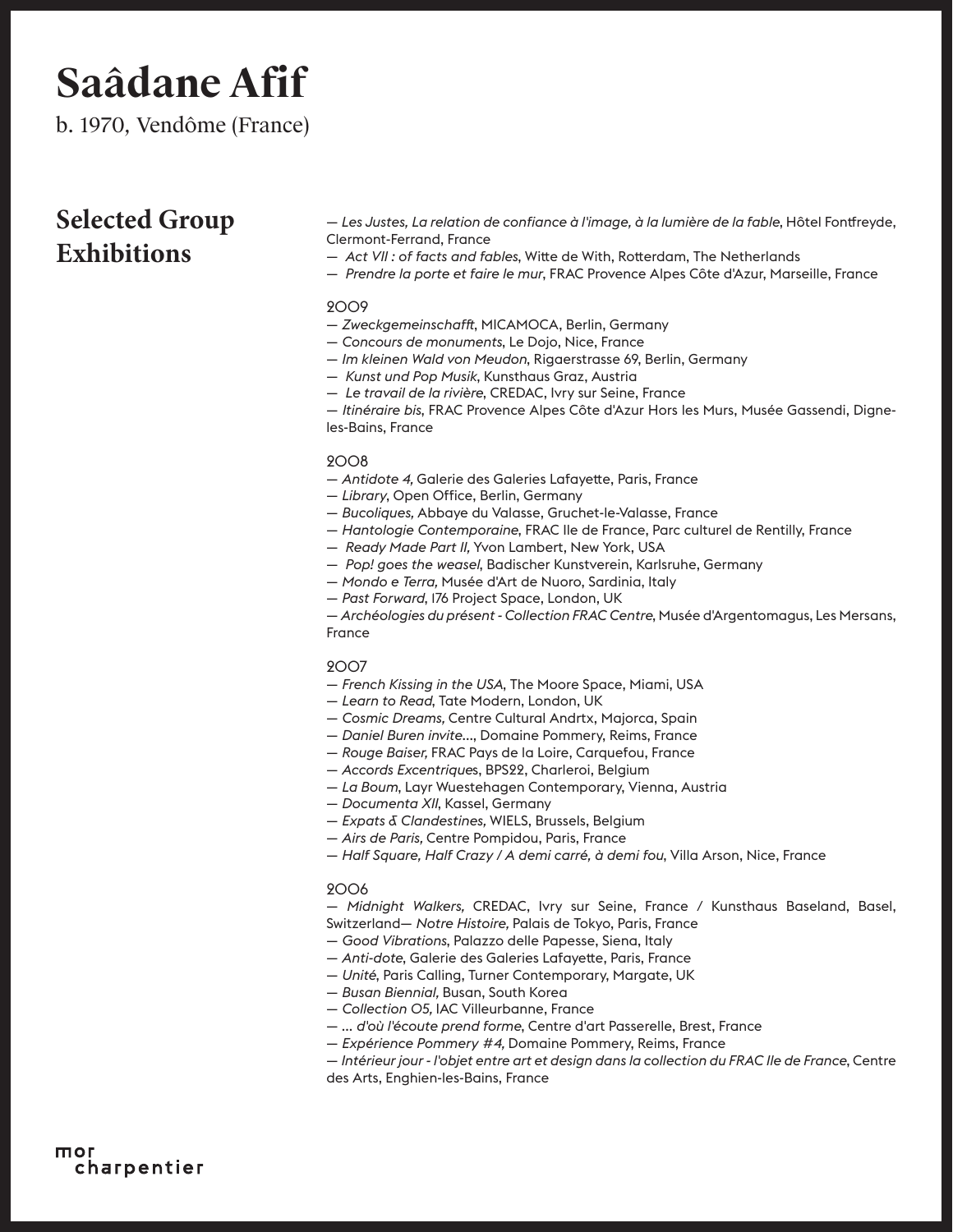b. 1970, Vendôme (France)

### **Selected Group Exhibitions**

#### 2005

- *Thank you for the Music*, Sprüth Magers Gallery, Munich, Germany
- *The Last Christmas*, Galerie Mehdi Chouakri, Berlin, Germany
- *Sweet Taboos*, Tirana Biennial, Albania
- *Expérience de la durée*, Biennale d'art contemporain de Lyon, France

— *Rendez-vous 2005, La jeune création contemporaine*, Parcours résonnance de la Biennale, Galerie des Terreaux, Lyon, France

- *Pantagruel's Syndrom*, Turin Triennial, Italy
- —*Plurielles 1 "Identités",* Cité Internationale des Arts, Paris, France
- — *Contrée,* FRAC Poitou-Charentes, Musée des Cordeliers, St-Jean d'Angély, France
- — *Invisible Script: a letter to Morel,* W139, Amsterdam, The Netherlands
- *Down at the Rock'n'Roll Club*, 1st Moscow Biennial, Russia

#### 2004

- *Shake*, OK Centrum, Linz, Austria, and Villa Arson, Nice, France
- *D'un pas... L'autre..*., Jinan Festival, China
- *Prêt à prêter*, FRAC PACA, Marseille, France
- *Oasis*, Glassbox, Paris, France
- *Code Unknown,* Le Pavillon, Palais de Tokyo, Paris, France
- *Playlist*, Palais de Tokyo, Paris, France
- *Black out (histoires et fiction), oeuvres de la collection du FRAC Poitou-Charentes*, Galerie de l'Ancien Collège, Châtellereault, France

- *Phalanstère*, Centre d'Art Contemporain, Bretigny-sur-Orge, France
- *Great Expectations*, Fuoriuso 2003, Pescara, Italy
- *Meanwhile in a Real World,* Chapelle de la Sorbonne, Paris, France
- *Nos Troubles,* CRAC Sète, France
- — *Self/In material conscience,* Fondazione Sandretto Re Rebaudengo, Guarene, Italy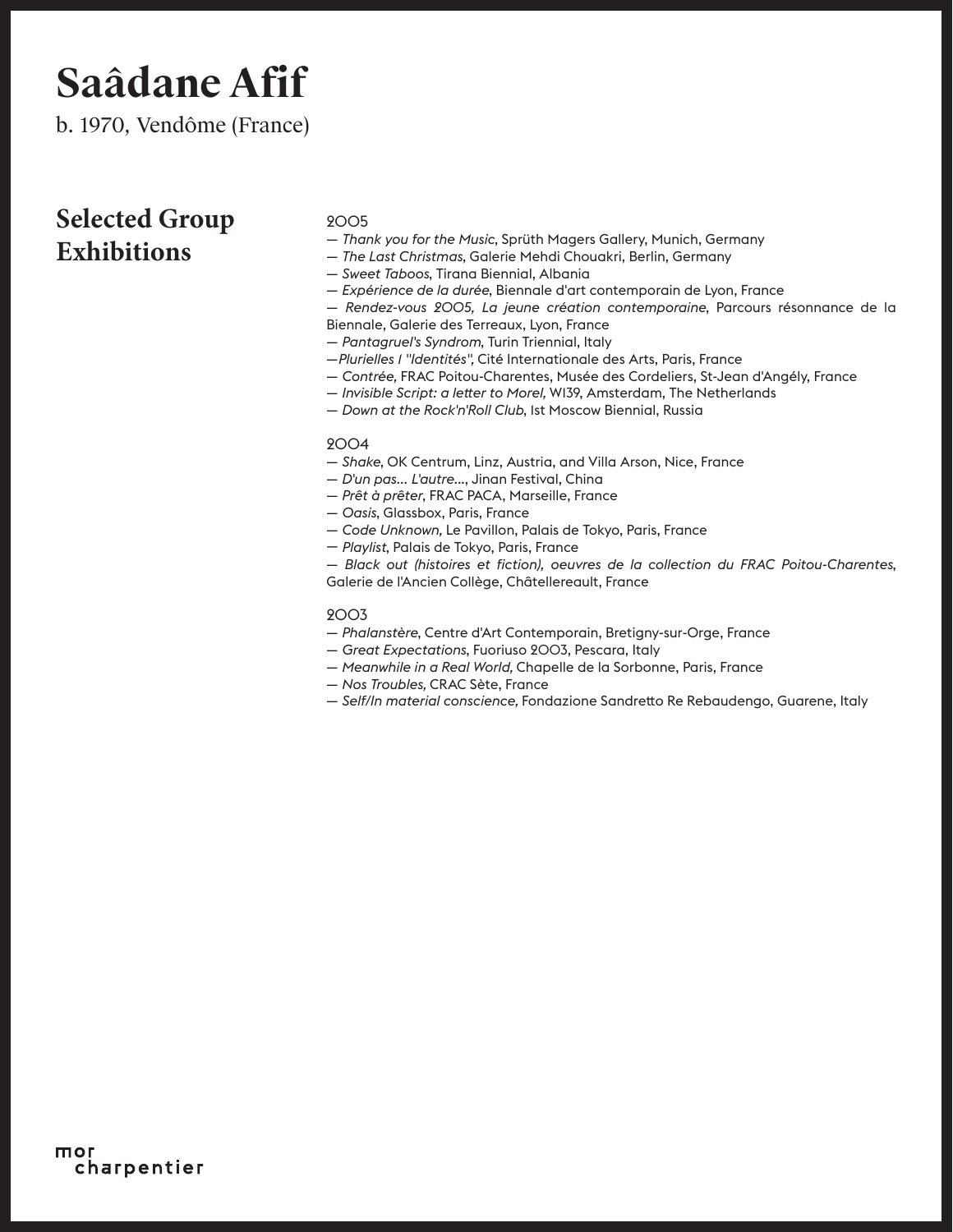b. 1970, Vendôme (France)

| <b>Curatorial</b><br><b>Activities</b> | 9099<br>- Bergen Assembly, Bergen, Norway<br><b>2013</b>                                                                                                                            |
|----------------------------------------|-------------------------------------------------------------------------------------------------------------------------------------------------------------------------------------|
|                                        | - Peter Roehr: Seven Tones, conceived by Saâdane Afif, Galerie Mehdi Chouakri, Germany<br><b>2007</b>                                                                               |
|                                        | - Lyon Biennial - The History of a Decade that has not been named yet, Lyon, France                                                                                                 |
|                                        | <b>2003</b><br>- Spéciale Dédicace, curated by Saâdane Afif and Mathieu Mercier, Musée de<br>Rochechouart, France                                                                   |
| <b>Monographs</b>                      | <b>2021</b><br>- Morceaux Choisis, published by Graphius, Berlin, Germany                                                                                                           |
|                                        | <b>2018</b><br>- Paroles / Lyrics, published by Triangle Books and WIELS, Brussels, Belgium                                                                                         |
|                                        | <b>2017</b><br>- Fontaine 1917, published by b.franck Books and NMNM, Monaco                                                                                                        |
|                                        | 2O <sub>14</sub><br>- Affiches, published by Triangle Books and Xavier Hufkens, Brussels, Belgium<br>- Fontaines, published by Triangle Books and Xavier Hufkens, Brussels, Belgium |
|                                        | 9009<br>- Technical Specifications, published by Witte de With, Rotterdam, The Netherlands                                                                                          |
|                                        | 2006<br>- Power Chords, published by Fondation Prince Pierre, Monaco                                                                                                                |
|                                        | <b>2005</b><br>- Lyrics Texts/Images, published by Saâdane Afif and Palais de Tokyo, Paris, France                                                                                  |
|                                        |                                                                                                                                                                                     |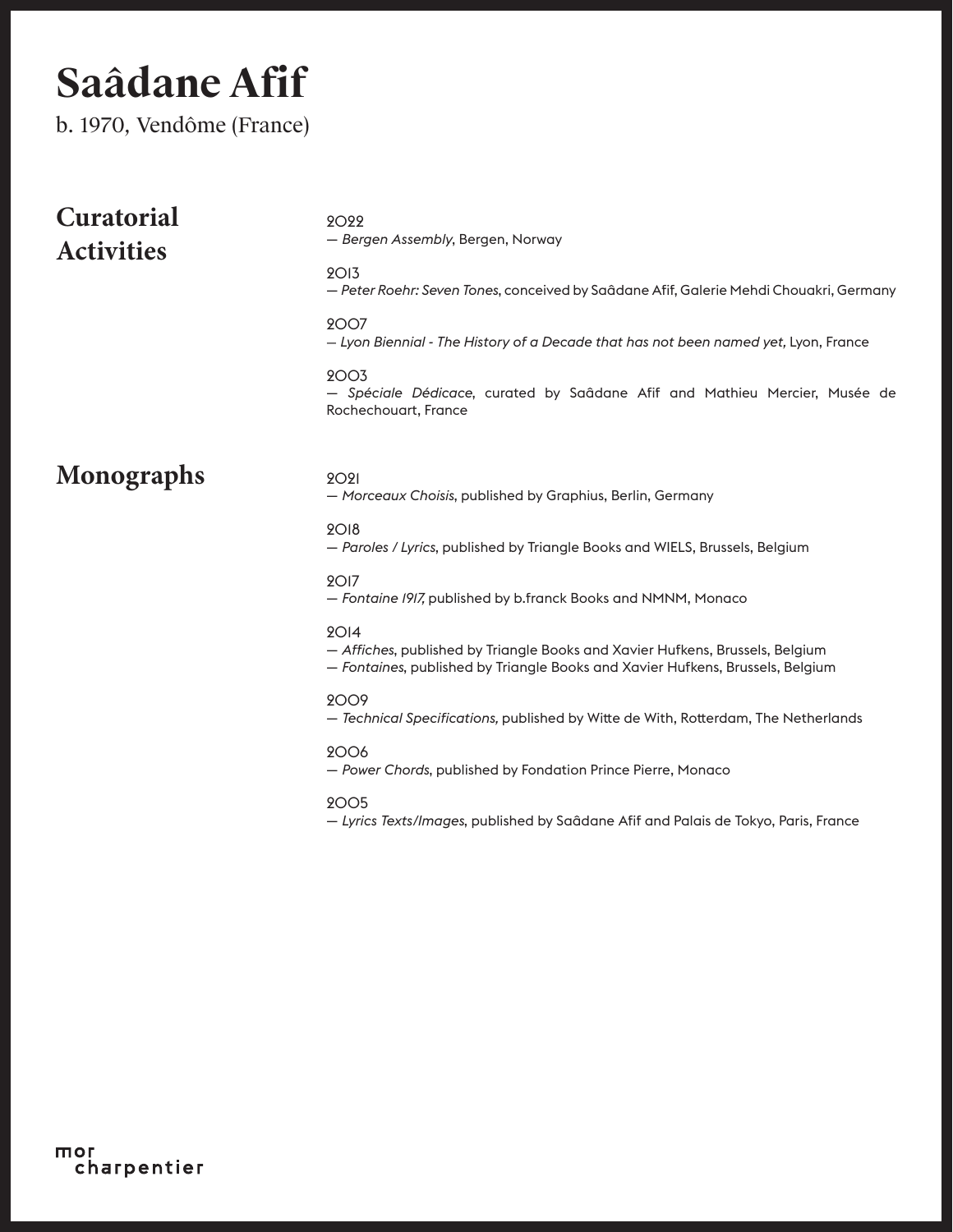b. 1970, Vendôme (France)

| <b>Grants, Awards</b><br>& Residencies | <b>2015</b><br>— Prix Meurice pour l'Art Contemporain, Paris, France<br><b>2012</b><br>— Award Günther-Peill-Stiftung, Germany                                                                                                                                                                                                                                                                                                                                                                                                                                                                                                                                                                                                                                                                                                                                                                                                                                                                                                                                                                                                                                                                                                                                           |
|----------------------------------------|--------------------------------------------------------------------------------------------------------------------------------------------------------------------------------------------------------------------------------------------------------------------------------------------------------------------------------------------------------------------------------------------------------------------------------------------------------------------------------------------------------------------------------------------------------------------------------------------------------------------------------------------------------------------------------------------------------------------------------------------------------------------------------------------------------------------------------------------------------------------------------------------------------------------------------------------------------------------------------------------------------------------------------------------------------------------------------------------------------------------------------------------------------------------------------------------------------------------------------------------------------------------------|
|                                        | <b>2009</b><br>- Prix Marcel Duchamp, Paris, France<br>- Artist Residency at Memphis, United States                                                                                                                                                                                                                                                                                                                                                                                                                                                                                                                                                                                                                                                                                                                                                                                                                                                                                                                                                                                                                                                                                                                                                                      |
|                                        | <b>2006</b><br>— Prix International d'Art Contemporain de la Fondation Prince Pierre de Monaco, Monaco                                                                                                                                                                                                                                                                                                                                                                                                                                                                                                                                                                                                                                                                                                                                                                                                                                                                                                                                                                                                                                                                                                                                                                   |
|                                        | <b>2002</b><br>- Prix Villa Medicis Hors les Murs<br>- Artist Residency at Glasgow, United Kingdom                                                                                                                                                                                                                                                                                                                                                                                                                                                                                                                                                                                                                                                                                                                                                                                                                                                                                                                                                                                                                                                                                                                                                                       |
|                                        | <b>2001</b><br>— Scholarship and artist residency, Villa Arson, Nice, France                                                                                                                                                                                                                                                                                                                                                                                                                                                                                                                                                                                                                                                                                                                                                                                                                                                                                                                                                                                                                                                                                                                                                                                             |
|                                        | 1997<br>— Artist Residency at Brise Glace, Grenoble, France                                                                                                                                                                                                                                                                                                                                                                                                                                                                                                                                                                                                                                                                                                                                                                                                                                                                                                                                                                                                                                                                                                                                                                                                              |
| Institutionnal<br><b>Collections</b>   | — Centre Pompidou, Paris, France<br>- Centre National d'Art Plastique / Fonds National d'Art Contemporain, Paris, France<br>- Musée d'Art Moderne de la Ville de Paris, France<br>- Fonds Municipal d'Art Contemporain, Paris, France<br>— Institut d'Art Contemporain (IAC), Villeurbanne, France<br>— FRAC Ile de France, Paris, France<br>- FRAC Aquitaine, Bordeaux, France<br>- FRAC Centre, Orléans, France<br>- FRAC Poitou-Charentes, Angoulême, France<br>- FRAC Champagne-Ardenne, Reims, France<br>- FRAC Provence Alpes Côte d'Azur, Marseille, France<br>- FRAC Corse, Corte, France<br>- FRAC Pays de la Loire, Carquefou, France<br>- FRAC Franche-Comté, Besançon, France<br>— FRAC Grand Large, Dunkergue, France<br>— FRAC Normandie, Caen, France<br>- FRAC Limousin, Limoges, France<br>- Kadist Foundation, Paris, France<br>- Lafayette Anticipations, Fonds de dotation Famille Moulin, Paris, France<br>- Nouveau Musée National de Monaco (NMNM), Monaco<br>- MUDAM, Luxembourg City, Luxembourg<br>- Museum für Moderne Kunst (MMK), Frankfurt, Germany<br>- Sammlung Hoffmann, Berlin, Germany<br>- Kunstmuseum Liechtenstein, Vaduz, Liechtenstein<br>- Museum Haus Konstruktiv, Zurich, Switzerland<br>- Colección Coppel, Culiacan, Mexico |

mor<br>charpentier